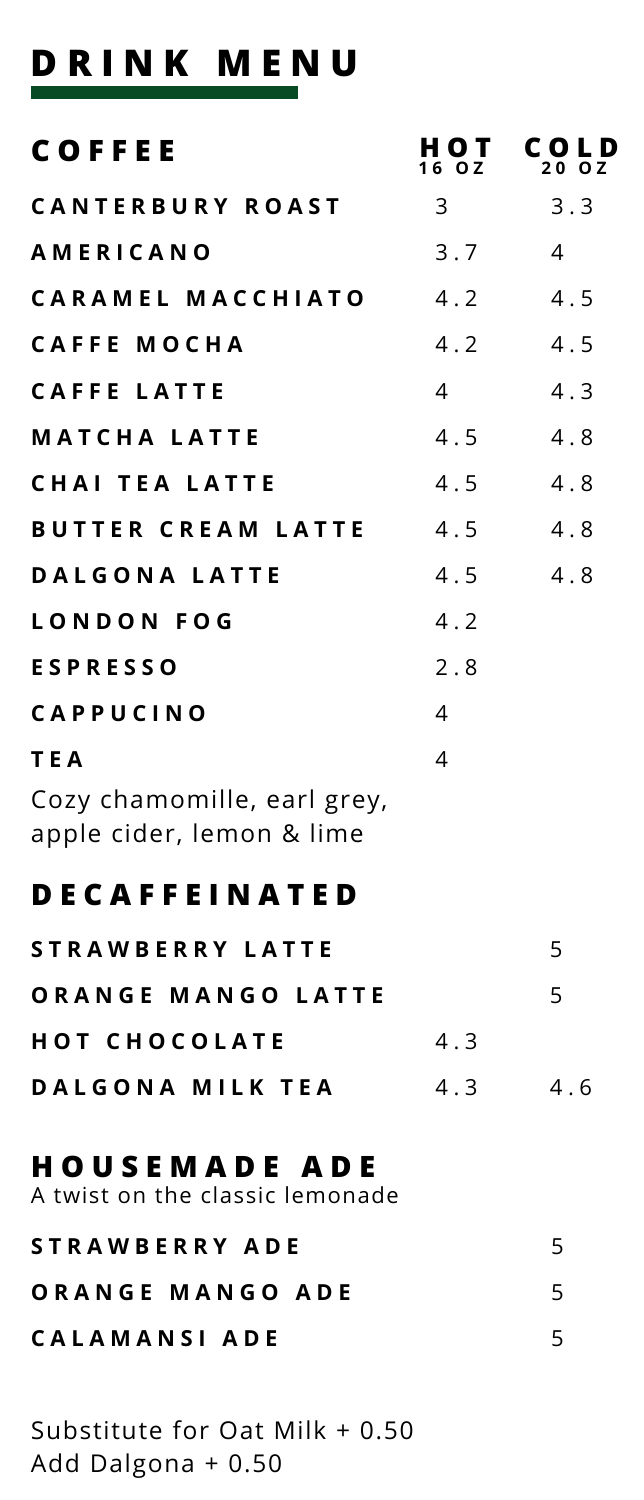# **D R I N K M E N U**

| WINE<br>From Dirty Laundry Winery                   |           | 50Z 80Z BOTTLE |
|-----------------------------------------------------|-----------|----------------|
| in Summerland, BC.                                  |           |                |
| <b>HUSH WHITE</b>                                   | $6.5$ 9.5 |                |
| <b>HUSH RED</b>                                     | $6.5$ 9.5 |                |
| PINOT GRIS                                          |           | 36             |
| <b>RIESLING</b>                                     |           | 36             |
| <b>MERLOT</b>                                       |           | 43             |
| <b>KAY SYRAH</b>                                    |           | 45             |
| <b>BEER</b><br>350ml bottled beer                   |           |                |
| <b>SAPPORO</b>                                      |           | 7              |
| <b>SAN MIGUEL</b>                                   |           | $\overline{7}$ |
| <b>KRONENBOURG</b>                                  |           | $\overline{7}$ |
| <b>SOJU COCKTAIL (20Z)</b><br>EXTRA 1 0Z SOJU + 1.5 |           |                |
| <b>APPLE LIME</b>                                   |           | 7              |
| <b>BC STRAWBERRY</b>                                |           | $\overline{7}$ |
| ORANGE MANGO                                        |           | $\overline{7}$ |
| <b>J'S MAKGEOLLI</b><br>Housemade rice wine         |           |                |

#### **P R E M I U M B O T T L E 3 0 0 M L**  $13$